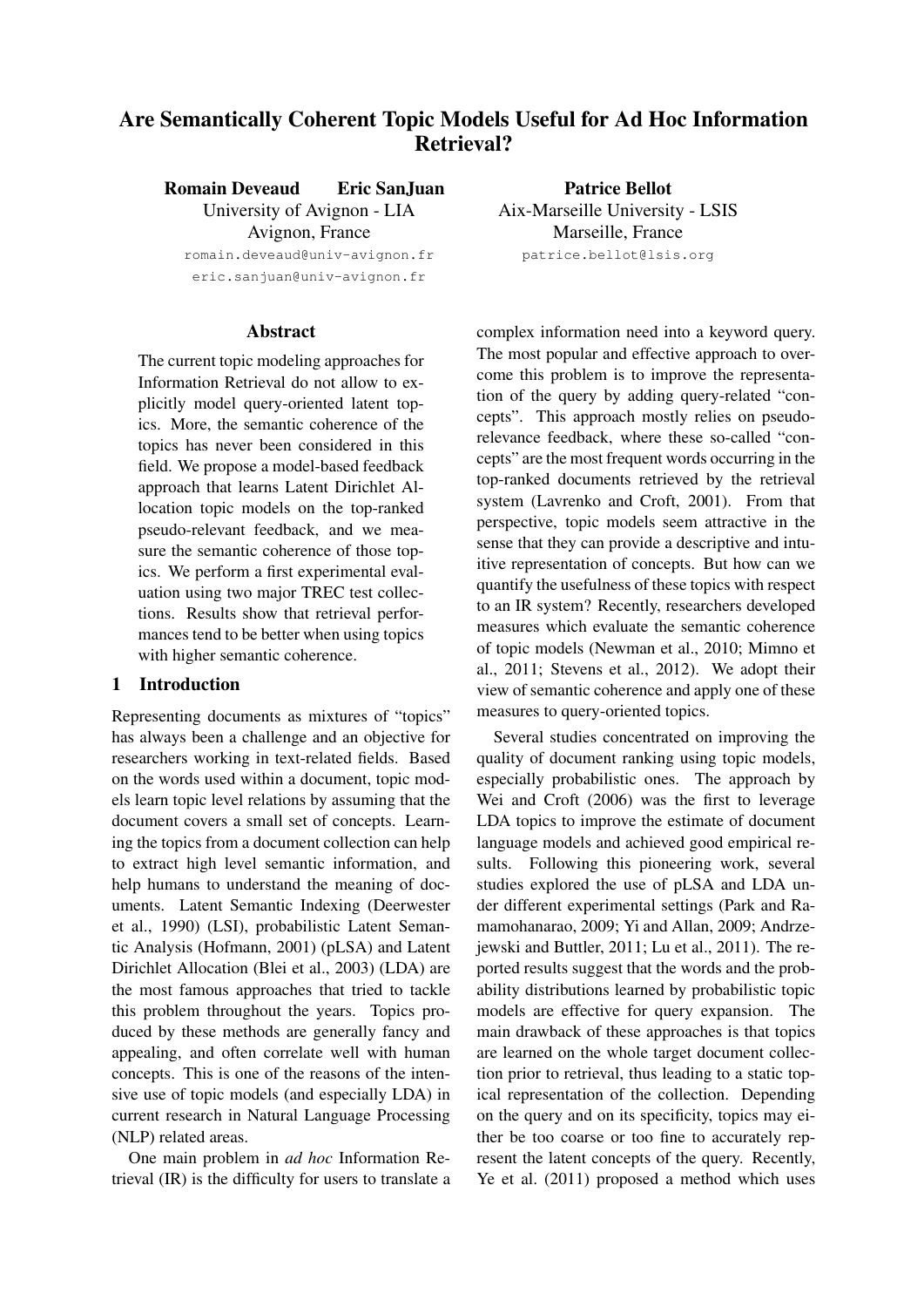LDA and learns topics directly on a limited set of documents. While this approach is a first step towards modeling query-oriented topics, it lacks some theoretic principles and only aims to heuristically construct a "best" topic (from all learned topics) before expanding the query with its most probable words. More, none of the aforementioned works studied the semantic coherence of those generated topics. We tackle these issues by making the following contributions:

- we introduce Topic-Driven Relevance Models, a model-based feedback approach (Zhai and Lafferty, 2001) for integrating topic models into relevance models by learning topics *on* pseudo-relevant feedback documents (as opposed to the entire document collection),
- we explore the coherence of those generated topics using the queries of two major and well-established TREC test collections,
- we evaluate the effects coherent topics have on *ad hoc* IR using the same test collections.

# 2 Topic-Driven Relevance Models

#### 2.1 Relevance Models

The goal of relevance models is to improve the representation of a query  $Q$  by selecting terms from a set of initially retrieved documents (Lavrenko and Croft, 2001). As the concentration of relevant documents is usually higher in the top ranks of the ranking list, this is constituted by a number  $N$  of top-ranked documents. Relevance models usually perform better when combined with the original query model (or maximum likelihood estimate). Let  $\theta_Q$  be this maximum likelihood query estimate and  $\hat{\theta}_Q$  a relevance model, the updated new query model is given by:

$$
P(w|\theta_Q) = \lambda P(w|\tilde{\theta}_Q) + (1-\lambda)P(w|\hat{\theta}_Q)
$$
 (1)

where  $\lambda \in [0, 1]$  is a parameter that controls the tradeoff between the original query model and the relevance model. One of the most robust variants of the relevance models is computed as follows:

$$
P(w|\hat{\theta}_Q) \propto \sum_{\theta_D \in \Theta} P(\theta_D) P(w|\theta_D) \prod_{t \in Q} P(t|\theta_D)
$$
\n(2)

where  $\Theta$  is a set of pseudo-relevant feedback documents and  $\theta_D$  is the language model of document D. This notion of estimating a query model is

often referred to as model-based feedback (Zhai and Lafferty, 2001). We assume  $P(\theta_D)$  to be uniform, resulting in an estimated relevance model based on a sum of document models weighted by the query likelihood score. The final, interpolated, estimate expressed in equation (1) is often referred in the literature as RM3. We tackle the null probabilities problem by smoothing the document language model using the well-known Dirichlet smoothing (Zhai and Lafferty, 2004).

#### 2.2 LDA-based Feedback Model

The estimation of the feedback model  $\hat{\theta}_Q$  constitutes the first contribution of this work. We propose to explicitly model the latent topics (or concepts) that exist behind an information need, and to use them to improve the query representation. We consider Θ as the set of pseudo-relevant feedback documents from which the latent concepts would be extracted. The retrieval algorithm used to obtain these documents can be of any kind, the important point is that  $\Theta$  is a reduced collection that contains the top documents ranked by an automatic and state-of-the-art retrieval process.

Instead of viewing  $\Theta$  as a set of document language models that are likely to contain topical information about the query, we take a probabilistic topic modeling approach. We specifically focus on Latent Dirichlet Allocation (LDA), since it is currently one of the most representative. In LDA, each topic multinomial distribution  $\phi_k$  is generated by a conjugate Dirichlet prior with parameter  $\beta$ , while each document multinomial distribution  $\theta_d$  is generated by a conjugate Dirichlet prior with parameter  $\alpha$ . In other words,  $\theta_{d,k}$  is the probability of topic  $k$  occurring in document  $D$  (i.e.  $P(k|D)$ ). Respectively,  $\phi_{k,w}$  is the probability of word w belonging to topic k (i.e.  $P(w|k)$ ). We use variational inference implemented in the LDA-C software<sup>1</sup> to overcome intractability issues (Blei et al., 2003; Griffiths and Steyvers, 2004). Under this setting, we compute the topic-driven estimation of the query model using the following equation:

$$
P(w|\hat{\theta}_Q) \propto \sum_{\theta_D \in \Theta} \left( P(\theta_D) P(w|\theta_D) \right)
$$

$$
P_{TM}(w|D) \prod_{t \in Q} P(t|\theta_D) \right) (3)
$$

where  $P_{TM}(w|D)$  is the probability of word w occurring in document  $D$  using the previously

<sup>1</sup>www.cs.princeton.edu/˜blei/lda-c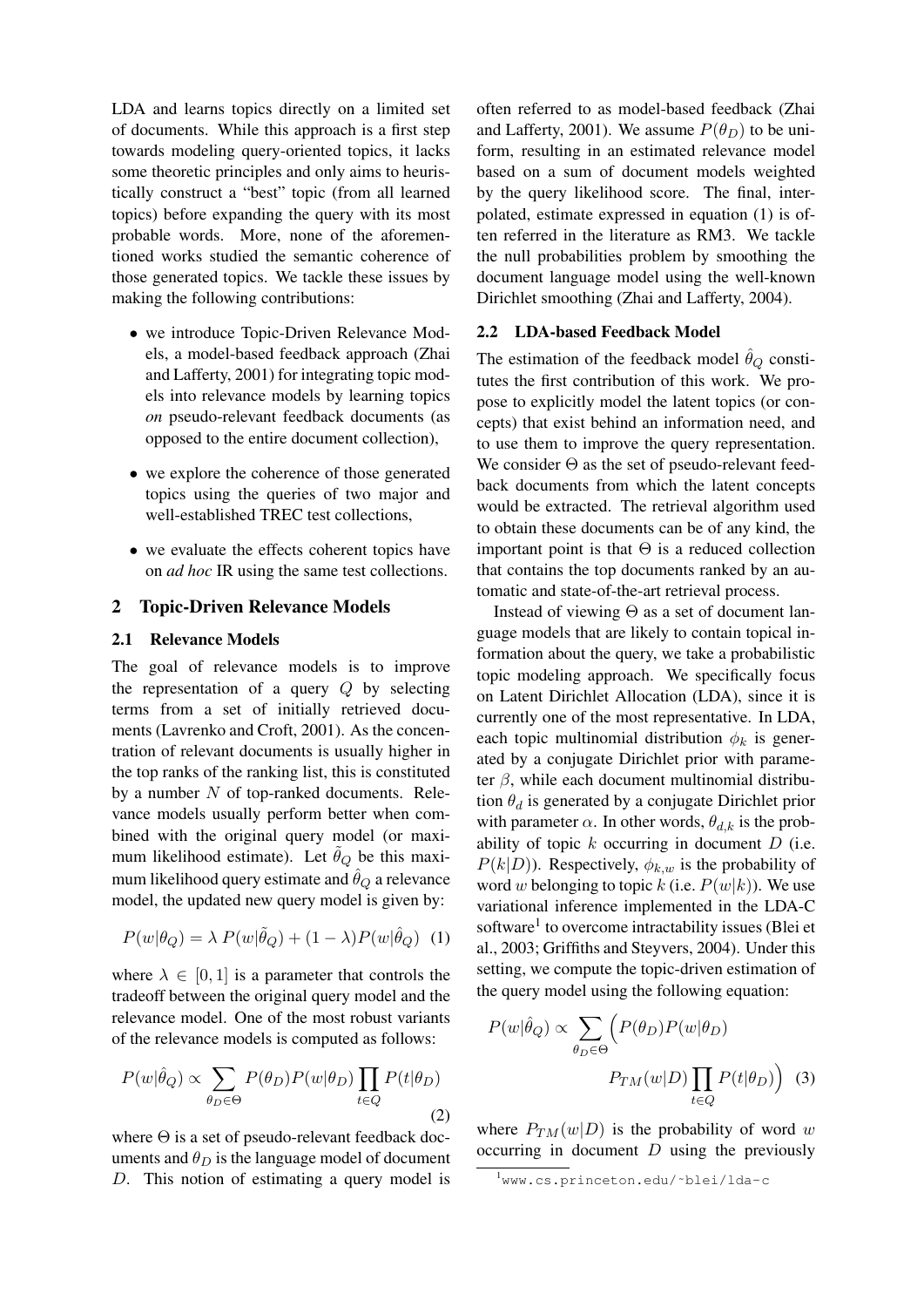

Figure 1: Semantic coherence of the topic models for different values of  $K$ , in function of the number N of feedback documents.

learned multinomial distributions. Let  $\mathcal{T}_{\Theta}$  be a topic model learned on the Θ set of feedback documents, this probability is given by:

$$
P_{TM}(w|D) = \sum_{k \in \mathcal{T}_{\Theta}} \phi_{k,w} \cdot \theta_{D,k} \tag{4}
$$

High probabilities are thus given to words that are important in topic  $k$ , when  $k$  is an important topic in document  $D$ . In the remainder of this paper, we refer to this general approach as TDRM for Topic-Driven Relevance Models.

# 2.3 Measuring the coherence of query-oriented topics

TDRM relies on two important parameters: the number of topics  $K$  that we want to learn, and the number of feedback documents  $N$  from which LDA learns the topics. Varying these two parameters can help to capture more information and to model finer topics, but how about their global semantic coherence?

Term similarities measured in restricted domains was the first step for evaluating semantic coherence (Gliozzo et al., 2007), and was a first basis for the development of several topic coherence evaluation measures (Newman et al., 2010). Computing the Pointwise Mutual Information (PMI) of all word pairs over Wikipedia was found to be an effective metric using news and books corpora. Recently, Stevens et al. (2012) used (among others) an aggregate version of this metric to evaluate large amounts of topic models. We use this method to evaluate the coherence of query-oriented topics. Specifically, the coherence of a topic model  $\mathcal{T}_{\Theta}^K$  composed of K topics is:

$$
c(\mathcal{T}_{\Theta}^{K}) = \frac{1}{K} \sum_{i=1}^{K} \sum_{(w,w') \in k_{i}} \log \frac{P(w,w') + \epsilon}{P(w)P(w')} \tag{5}
$$

where probabilities of word occurrences and cooccurrences are estimated using an external reference corpus. Following Newman et al. (2010), we use Wikipedia to compute PMI and set  $\epsilon = 1$  as in (Stevens et al., 2012).

#### 3 Evaluation

## 3.1 Experimental setup

We performed our evaluation using two main TREC<sup>2</sup> collections: Robust04 and WT10g. Robust04 is composed 528,155 of news articles coming from three newspapers and the FBIS. It supported the TREC 2004 Robust track, from which we used the 250 query topics (numbers: 301-450, 601-700). The WT10g collection is composed of 1,692,096 web pages, and supported the TREC Web track for four years (2001-2004). We focus on the 2000 and 2001 ad-hoc query topics (numbers: 451-550). We used the open-source indexing and retrieval system Indri<sup>3</sup> to run our experiments. We indexed the two collections with the exact same parameters: tokens were stemmed with the well-known light Krovetz stemmer and stopwords were removed using the standard English stoplist embedded with Indri (417 words).

## 3.2 Semantic coherence evaluation

Most coherent topics are composed of rare words that do not often occur in the reference corpus, but

<sup>2</sup>trec.nist.gov

<sup>3</sup>lemurproject.org/indri.php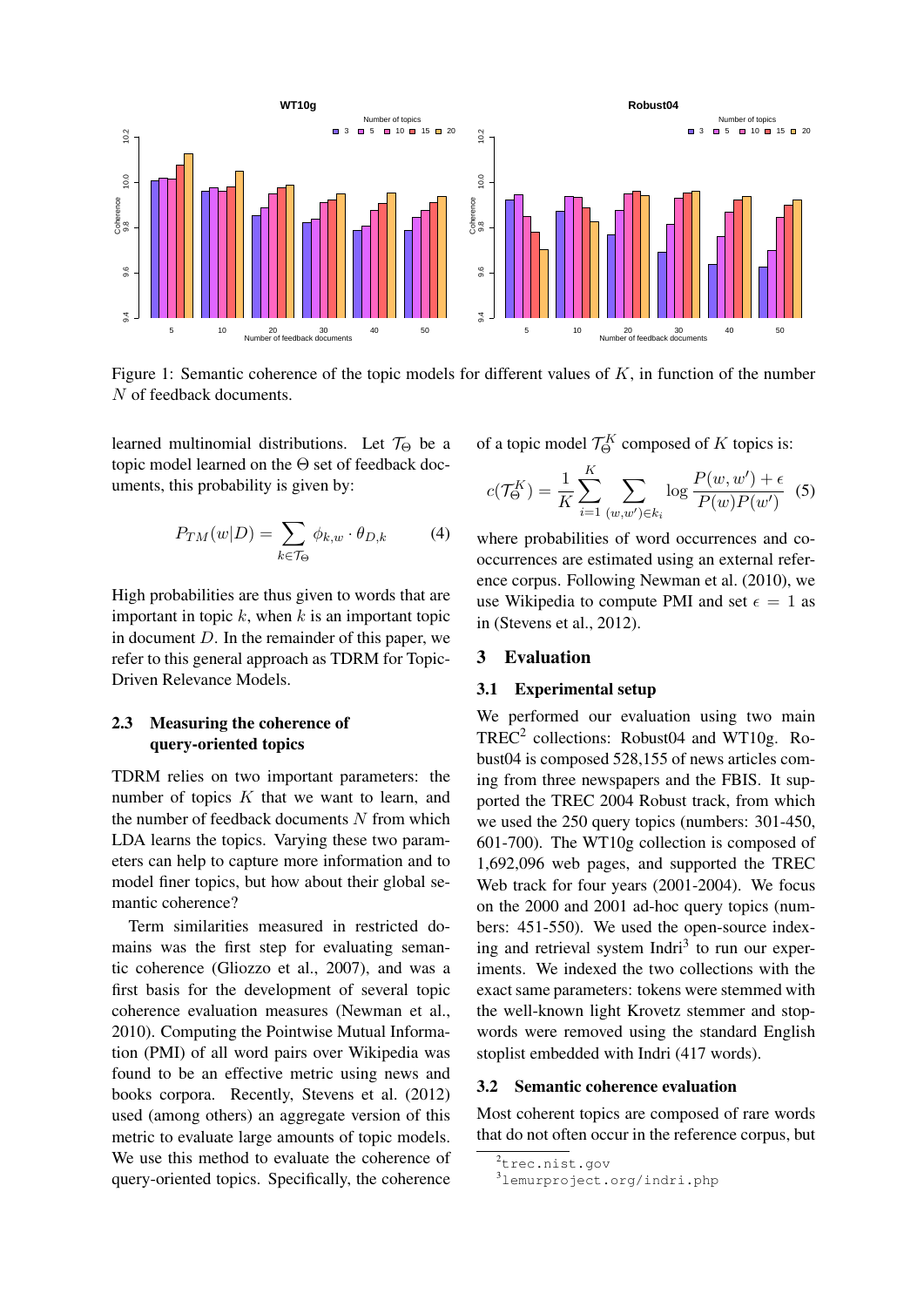

Figure 2: Retrieval performance in terms of Mean Average Precision (MAP) of the TDRM approach. Each line represent a different number of topics  $K$ , and the performance are reported in function the number N of feedback documents. The black, plain line represents the RM3 baseline.

co-occur at lot together. We see on Figure 1 that very coherent topics are identified in the top 5 and 10 feedback documents for the WT10g collection, suggesting that closely related documents are retrieved in the top ranks. Results are quite different on the Robust04 collection, where topic models with 20 topics on 5 documents are the least coherent. However, when looking at the Robust04 documents, we see that they are on average almost twice smaller than the WT10g web pages. We hypothesize that the heterogeneous nature of the web allows to model very different topics covering several aspects of the query, while news articles are contributions focused on a single subject.

Overall, the more coherent topic models contain a reasonable amount of topics (10-15), thus allowing to fit with variable amounts of documents. The attentive reader will notice that the topic coherence scores are very high compared to those previously reported in the literature (Stevens et al., 2012). The TDRM approach captures topics that are centered around a specific information need, often with a limited vocabulary, which favors word co-occurrence. On the other hand, topics learned on entire collections are coarser than ours, which leads to lower coherence scores.

#### 3.3 Document retrieval results

Since TDRM is based on Relevance Models (Lavrenko and Croft, 2001), we take the RM3 approach presented in Section 2.1 as baseline. The  $\lambda$  parameter is common between RM3 and TDRM and is determined for each query using leaveone-query-out cross-validation (that is: learn the best parameter setting for all queries but one, and evaluate the held-out query using the previously learned parameter).

We report *ad hoc* document retrieval performances in Figure 2. We noticed in the previous section that the most coherent topic models were modeled using 5 feedback documents and 20 topics for the WT10g collection, and this parameter combination also achieves the best retrieval results. Overall, using 10, 15 or 20 topics allow it to achieve high and similar performance from 5 to 20 documents. We observe than using 20 topics for the Robust04 collection consistently achieves the highest results, with the topic model coherence growing as the number of feedback documents increases. Although topics coming from news articles may be limited, they benefit from the rich vocabulary of professional writers who are trained to avoid repetition. Their use of synonyms allows TDRM to model deep topics, with a comprehensive description of query aspects. Since synonyms are less likely to co-occur in encyclopedic articles like Wikipedia, we think that, in our case, the semantic coherence measure could be more accurate using other textual resources. This measure seems however to be effective when dealing with heterogeneously structured documents.

#### 4 Conclusions & Future Work

Overall, modeling query-oriented topic models and estimating the feedback query model using these topics greatly improves *ad hoc* Information Retrieval, compared to state-of-the-art relevance models. While semantically coherent topic mod